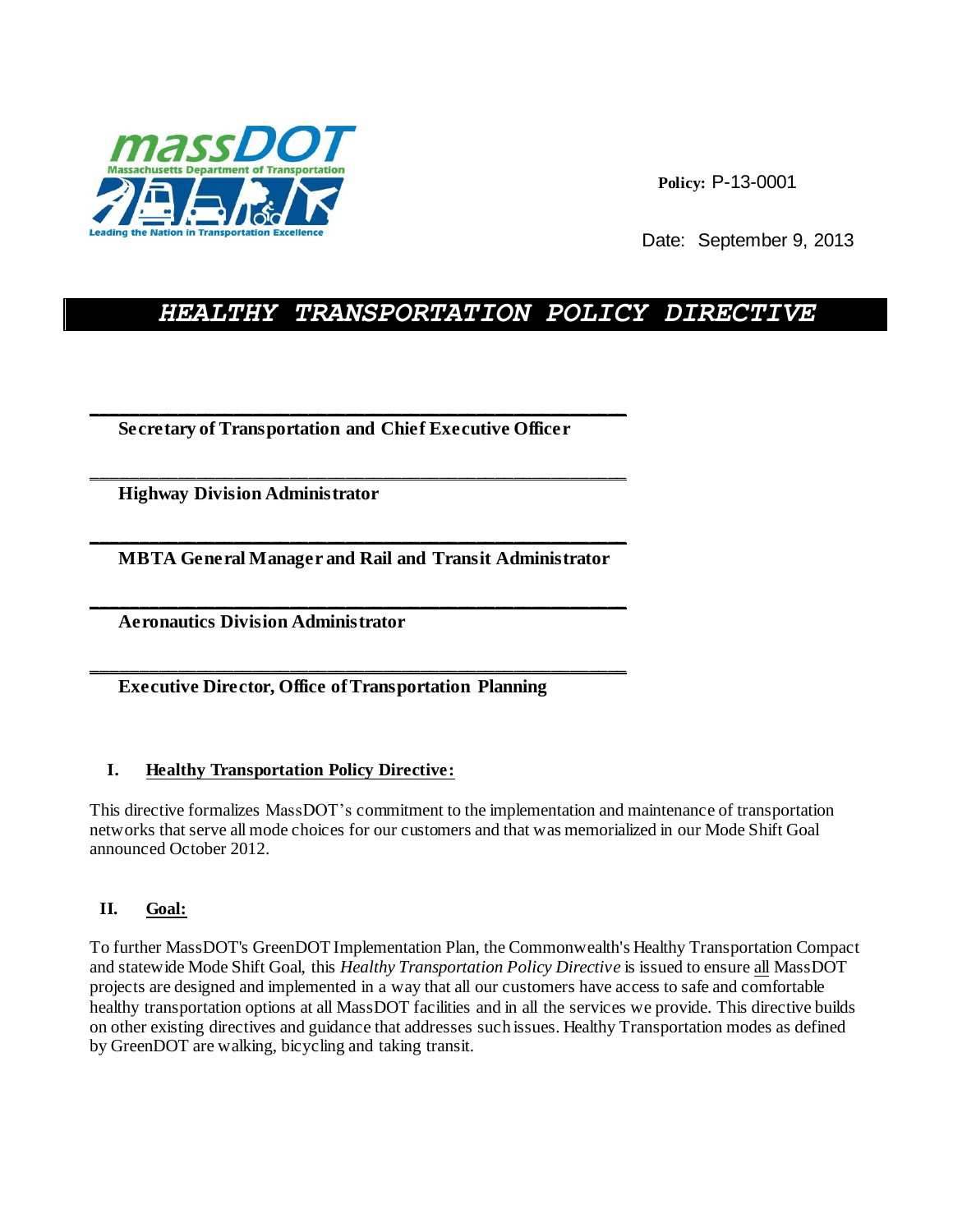## **III. Implementation:**

#### *1) Project Reviews*

In order to ensure that healthy transportation modes are considered equally as potential solutions within project design, this *Healthy Transportation Policy Directive* requires the following:

- 1A. All MassDOT funded and or designed projects shall seek to increase and encourage more pedestrian, bicycle and transit trips. MassDOT has established a statewide mode shift goal that seeks to triple the distance traveled by walking, bicycling and transit by 2030, promoting intermodal access to the maximum extent feasible will help the agency meet this goal.
- 1B. The MassDOT Highway, Rail & Transit, and Aeronautics Divisions shall undertake a review process to evaluate all projects currently under MassDOT design oversight for conformance with the specifications and spirit of this *Healthy Transportation Policy Directive*. This process must be completed by January 1, 2014 and submitted to the Secretary and CEO for review. Projects programmed for federal and state funding within the next four fiscal years should be reviewed as a priority. For projects under the Highway Division, the emphasis should be on those projects that entered the design review process before the adoption of the *2006 Project Development and Design Guide*. Projects should not advance in the design process until they have undertaken this review.
- 1C. MassDOT funded and or designed projects that <u>fail</u> to provide facilities for healthy transportation modes, as identified by the aforementioned reviews, shall require signoff by the Secretary and CEO of Transportation prior advancing additional design work. For the Highway Division, this shall not apply to roadway facilities that already prohibit bicyclists and pedestrians, such as limited access highways, or Interstates.
- 1D.Projects under contract for construction, currently under bid review, or advertised for construction on the date of this policy adoption, do not need to undergo major modifications. However, each MassDOT Division shall submit a list of these projects to the Secretary and CEO of Transportation by October 1, 2013 highlighting healthy transportation design opportunities.
- 1E.MassDOT construction projects shall include provisions of off-road accommodations (shared use path, or bridge side path) or clearly designate safe travel routes for pedestrians, bicyclists, and transit users along existing facilities, including customers that fall under the protection of the Americans with Disabilities Act.

#### *2) Project Design Process*

2A. All design notices and public communications for projects shall clearly state the following: 1) existing walking, bicycling and transit facilities/routes that are within the project site area to educate the community on their options for attending public meetings or hearings, and 2) walking, bicycling and transit facilities/routes that are within the project site area that are proposed in the project.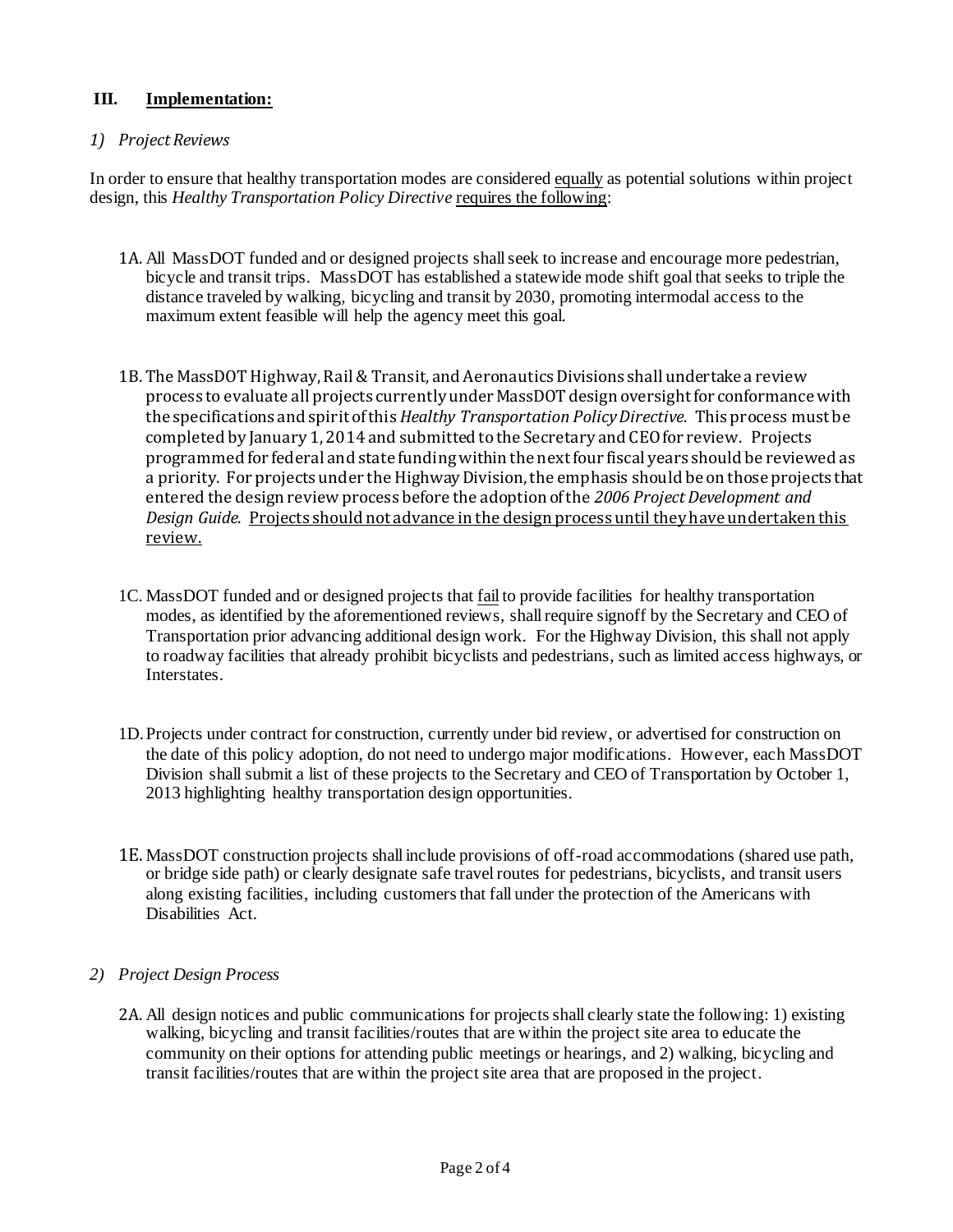- 2B. All proposed project scopes of work and associated budgets being prepared by the Highway Division shall clearly detail walking (along with identified deficiencies in ADA compliance), bicycling and transit facilities/routes that are within the project site area at the time of project number issuance. In addition, existing or proposed networks within a 2-mile radius of the proposed project, critical connections to downtowns or transit facilities, and all Bay State Greenway routes shall be clearly identified.
- 2C. All MassDOT facilities shall be responsive to adjacent land uses and site context. Wherever adjacent land uses include commercial development or residential development of greater than five units per acre, a sidewalk should be provided along the roadway adjacent to the use. The potential for walking, bicycling and transit activity increases due to existing or planned land uses such as: schools, public parks and playgrounds, hospitals, retail centers, senior centers or housing, multi-family housing, or community centers. Design features to consider shall include, but not limited to: wider sidewalks, street trees, landscaped buffers, benches, lighting, frequent crossing opportunities and strong intermodal connectivity to transit. All project proposals being reviewed or designed by MassDOT shall provide a project site context map with basic information about the site location, and land use (commercial, office, institutional, educational, etc.).
- 2D. MassDOT shall initiate road safety audits of known clustered incident sites where healthy transportation users are involved, to improve customer safety for more vulnerable users. This effort shall have an initial emphasis on healthy transportation users in Environmental Justice communities. By December 31, 2014 the Highway Division shall identify and conduct road safety audits for all high crash location clusters for healthy transportation users along MassDOT owned facilities where that cluster falls in areas where two of three, or all Environmental Justice community thresholds are exceeded (lowincome, minority or limited English proficiency). By June 30, 2015 the Highway Division shall have developed a process to implement safety projects to address the locations identified. This process shall include the development of metrics for success and identify a reasonable completion date.
- 2E. For projects along non-limited access rights-of-way in urbanized areas, sidewalks shall be provided on both sides of roadway rights-of-way with added attention to ADA compliance. Every bridge, overpass or underpass shall provide sidewalks on both sides of the road, even if comparable facilities do not yet exist on the abutting road segments, unless pedestrian travel is already prohibited along the roadway.
- 2F. All project proposals being reviewed or designed by MassDOT including new design, retrofits and maintenance shall not remove existing pedestrian or bicycle facilities unless those are replaced by facilities providing equal or better Level of Service. They shall also seek to add facilities that increase and encourage healthy transportation for pavement restoration and resurfacing projects including opportunities to meet ADA compliance. These plans shall be signed off on by the District Highway Engineer and electronic copies provided to the Office of Transportation Planning.
- 2G.The MassDOT Highway and Rail & Transit Divisions shall establish a guide for use by communities that propose Shared Use Paths on or along rail beds. The guide shall be written to assist communities in understanding the design standards (including ADA compliance) for such paths, especially along active rail lines, and acquiring rights of way with the intention of accelerating the design of Shared Use Paths, especially those facilities that are an element of the Bay State Greenway and/or provide critical connections to downtowns or transit facilities. The MassDOT Highway and Rail & Transit Divisions shall permit Shared-Use Paths to be installed along active or future railroad rights-of-way (Rails with Trails) provided appropriate fencing separates the two uses.